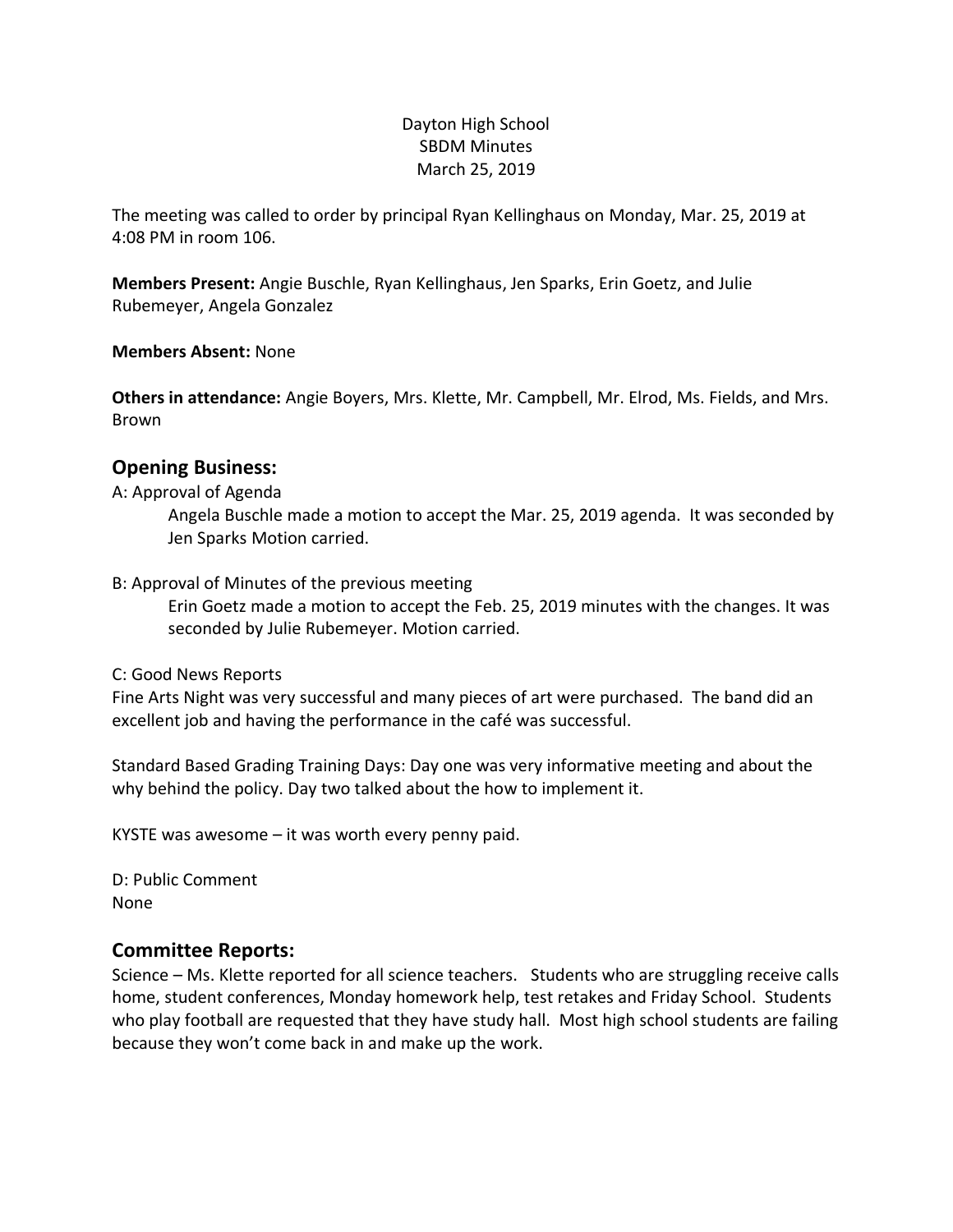Social Studies – Mr. Campbell shared for all social studies teachers. There are some concerns in middle school with absences and time in ISD. Students are helped every Tuesday and Thursday, conferences with students, all assignments are sent to Friday school, and offers a study bell before assessments. Mr. Elrod has Integrated social studies and an elective Sociology class. He conducts student conferences, calls home to parents, Friday School. Ms. Brown teacher Practical Living and Online Learning and CCR. She sends parent emails, and allows class time to complete missing work. Mr. Campbell teachers US survey and US History – Student conference, calls home, preferred seating, mandatory re teach time, and academic detentions.

## **Student Achievement Report/Data and School Improvement Planning**

Recently taken assessments were CASE, ACT, and CERT -- Results for CASE just came in today at 2PM. The results for CERT were encouraging. ACT scores will be in sometimes mid-April.

### **New Business**

Rick Wolf – Spoke about:

- Title 1 updates Gave updates for funds set aside for each school using these funds such as PD and teacher salaries. This helps with general funds. Then he went over an update on High School Title 1 funds.
- Graduation requirements Information sheet 8 things students have to do with a list of new requirements
- Explained transition readiness Student must meet Math and English or Math and Reading. – this counts for current seniors starting now and moving forward. Recently KDE gave new course codes with KDE approved Dual Credit and Mr. Wolf will continue to get answers to clarify and share answers with SBDM at another meeting.

Angela Buschle made a motion to extend at 5:30 PM. Seconding by Julie Rubemeyer. Motion carried.

*Possibility of a logistics program* – Mr. K spoke about this and the challenges that SBDM will have to look at to allow students to do logistics co-op such as FedEx, Castellini , etc. / Work based is credit based and would be for seniors that needed two credit but not part of a pathway / You can't Co-op unless it is a pathway and part of a class (the classes final course).

*Master Schedule* – went over the benefits of implementing a Flex schedule / truly tiered nongraded RTI, allows the absorption of the missing allocation, MS still has OPA,

# **Bylaw or Policy Review / Readings/ Adoption:**

Continued discussion of possible high school credits for  $8<sup>th</sup>$  grade students – Mr. Workman spoke again on if 8<sup>th</sup> graders, if a yearlong class, he strongly urges the SBDM to allow them that these students get high school credit. If it is a rotation, then it is just an elective. I realize that it changes but would really would like the years that it is a yearlong class to allow them to receive